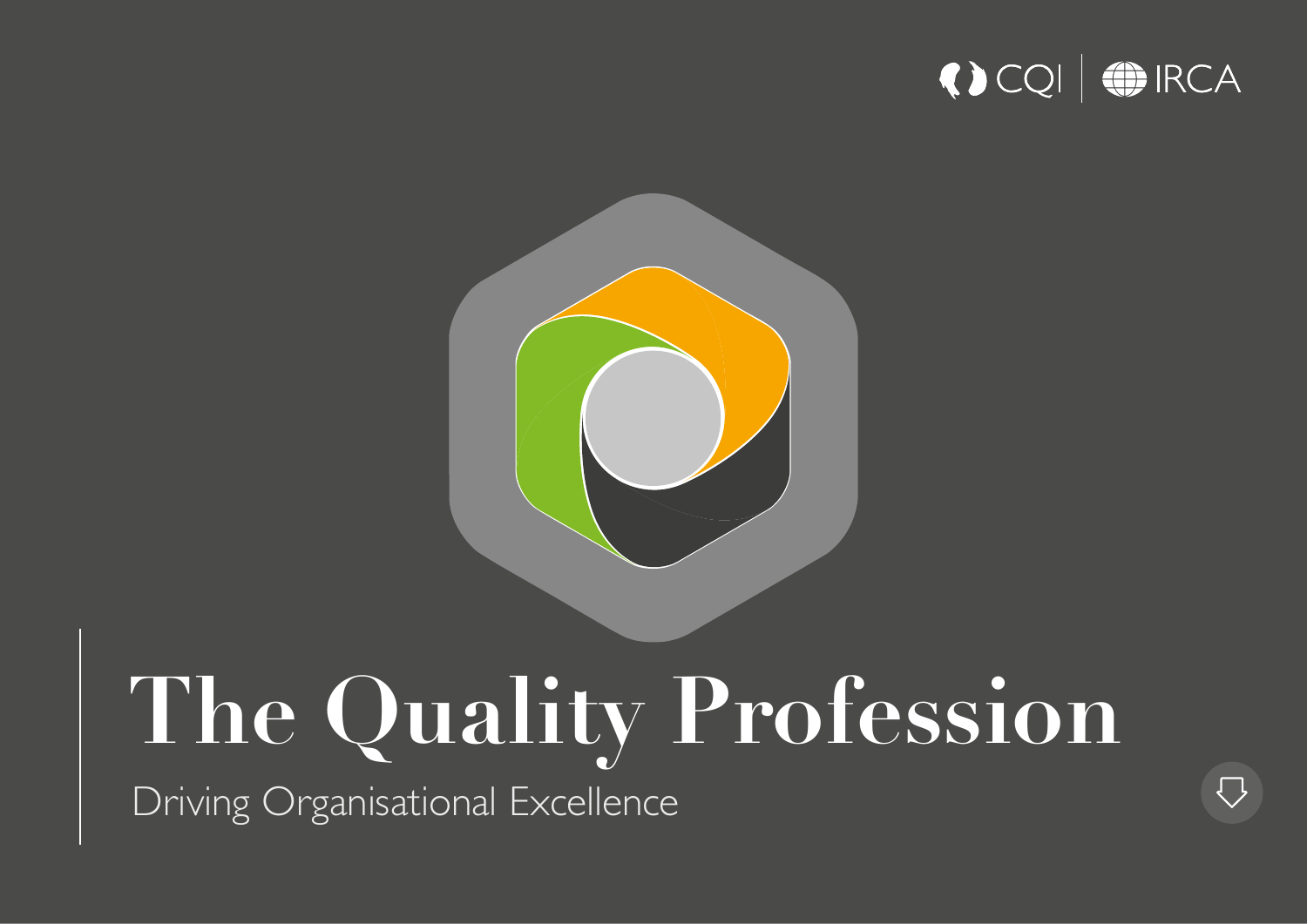# Our organisations appreciate us for…

### Protecting reputation

Avoiding the potentially catastrophic consequences of getting things wrong.

### Enhancing reputation

Optimising operational effectiveness to maximise value for our customers and stakeholders.

### Improving profitability / value for money

Optimising operational efficiency by eliminating unnecessary cost and waste.

### Transforming at pace

Driving change through insights, strategies and improvement activities.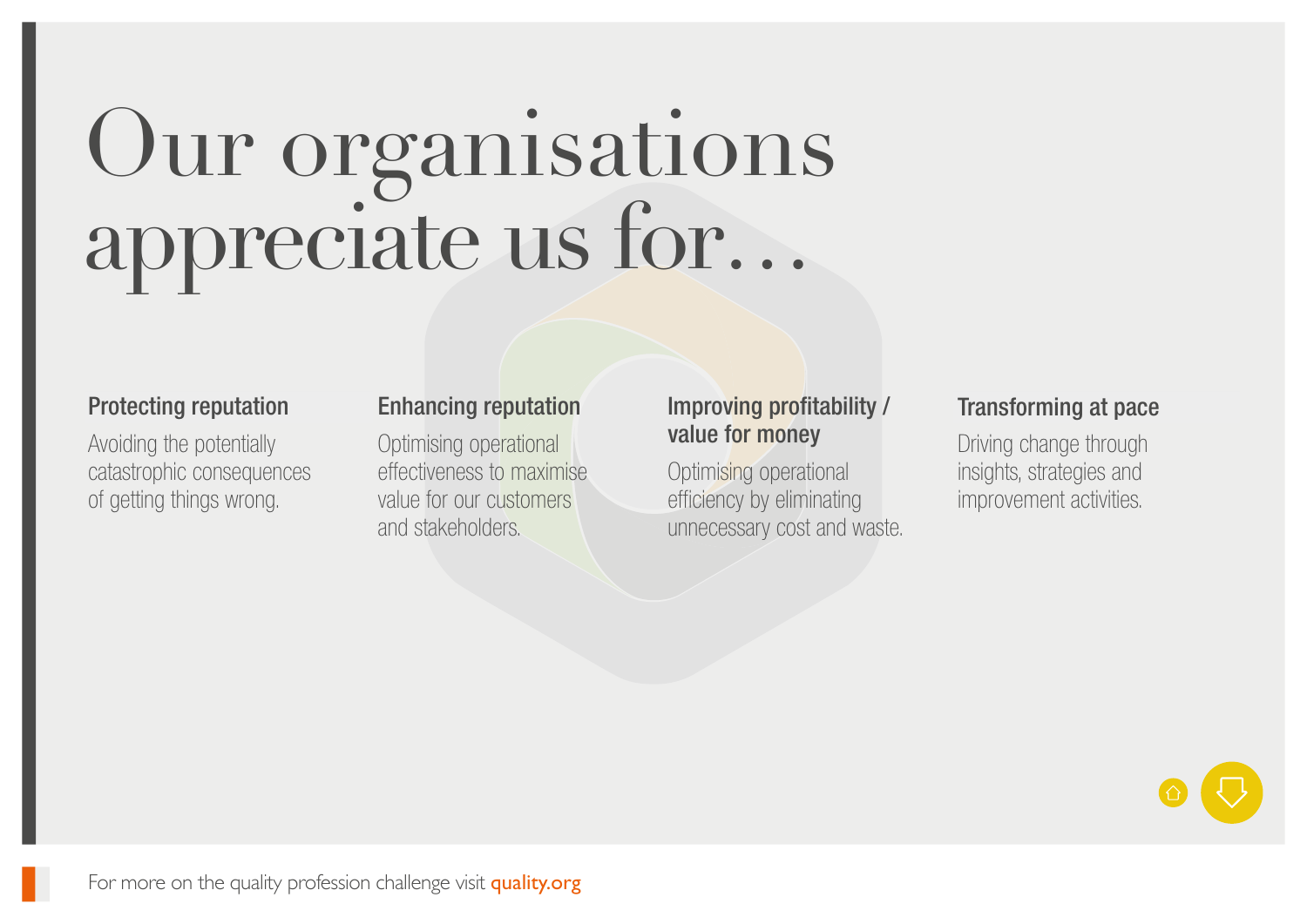# Our colleagues recognise us as…

#### Agents for change

Transforming processes, behaviour and culture.

### Guardians

Protecting the organisation by identifying appropriate standards for performance and providing assurance that they are being achieved.

#### **Collaborators**

Working with leaders and managers to develop the culture of excellence and improvement.

#### **Progressive**

Understanding the realities of managing organisations in dynamic environments.

### **Leaders**

Creating, managing and improving the organisation's systems of governance to maximise efficiency and effectiveness.

### **Holistic**

Looking across the organisation's functions and hierarchies to advocate a broad process, and customer and stakeholder-centric view of the organisation.

### **Professional**

Qualified by our professional institute, the CQI, and bound by a code of conduct.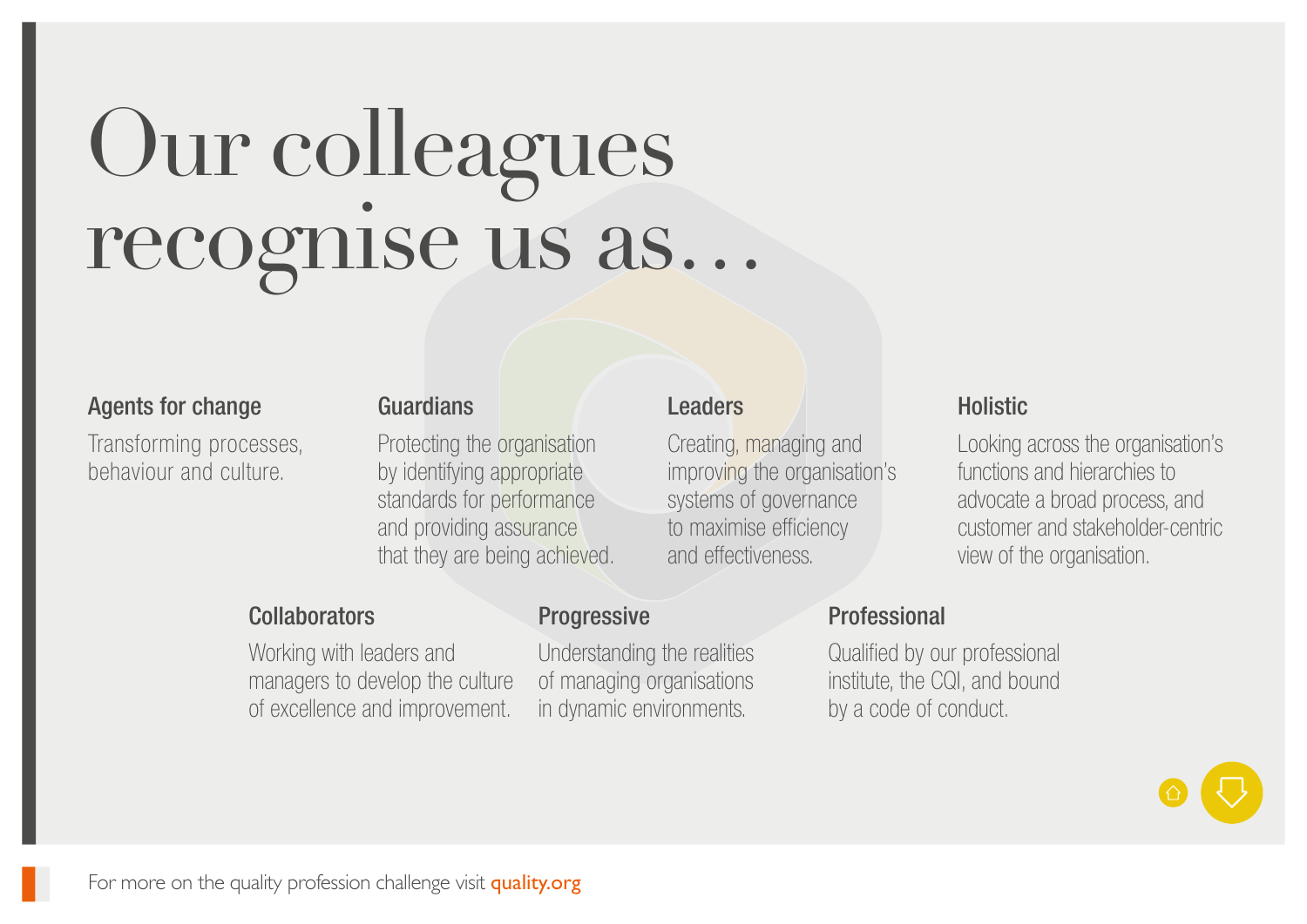### Challenge The Quality Profession

For all organisations, the delivery of high-quality products and services is essential. The consequences of failure grow ever more significant in today's world of increasing customer and stakeholder expectations, regulatory oversight and use of social media to broadcast success or failure.

Yet we live in a world where there are still too many quality failures that cause harm to society, damage lives and waste money. Organisations are persisting with wasteful and inefficient ways of working, delivering products and services that do not meet requirements.

Organisations that are unable to transform at speed and meet customer and stakeholder expectations see their reputations and customers slip away. Quality failures at any scale become increasingly unacceptable.Stakeholders

(including society, governments, suppliers, employees and consumers) require, and in many cases are demanding, improvements and transformations in how quality is delivered.

The CQI understands that to sustain delivery of high-quality products and services, organisations must establish effective systems of governance and assurance, and commit to a culture of objective evaluation and continuous improvement. The quality profession must ensure it is capable of meeting this challenge so organisations avoid the consequences of poor governance, ineffective assurance, inertia to change and subsequent quality failure.

 In short, we need to create a world with quality at the heart of every organisation.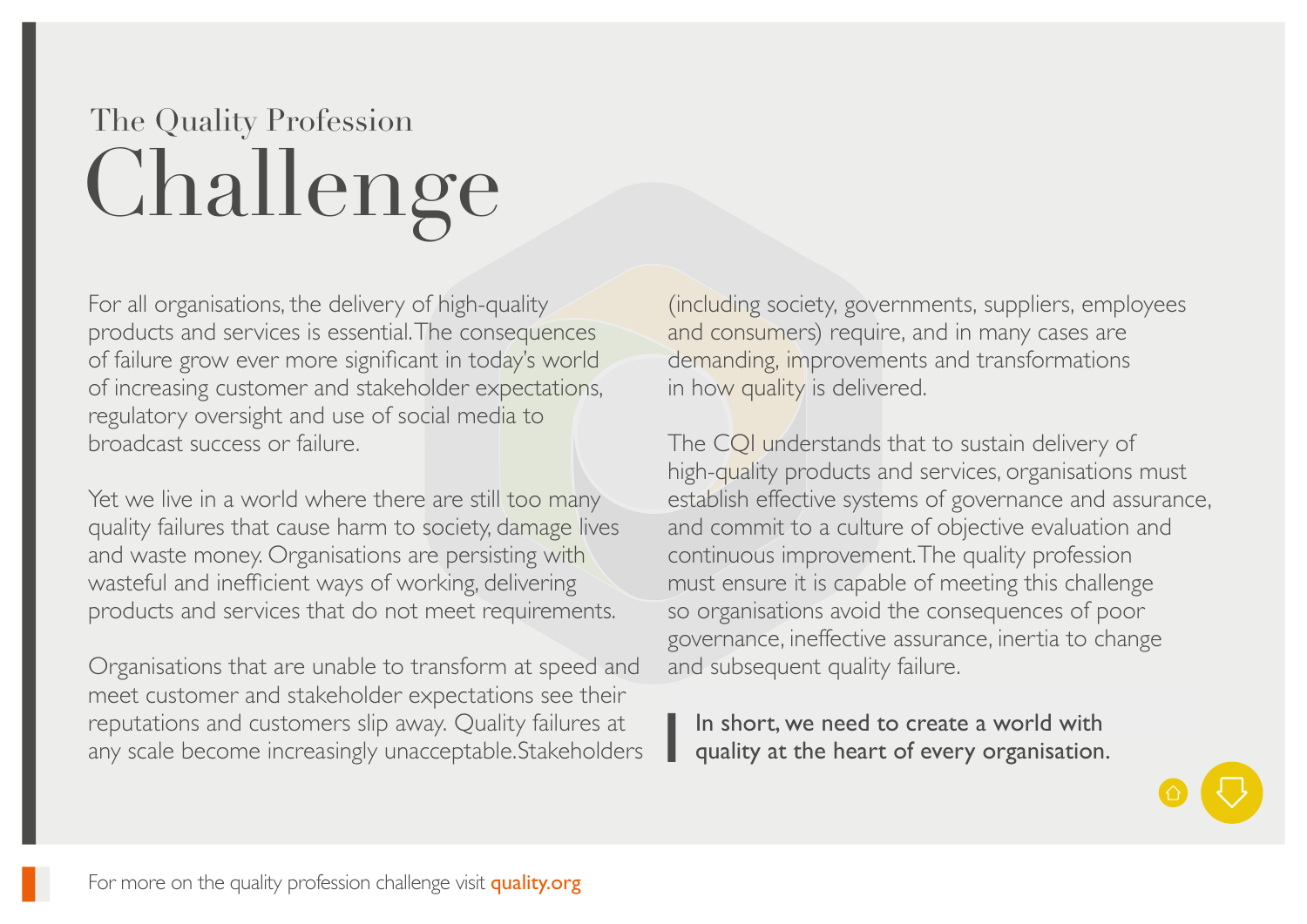### Vision The Quality Profession

That quality professionals are valued by organisations for establishing and ensuring:

### Good governance

### Agile assurance

Ensuring the interests of customers and stakeholders methodologies to are understood and respected.

### Establishing appropriate protect and enhance reputation through the mitigation of risk.

### Evaluation and improvement

Transforming ways of working to maximise effectiveness and eliminate unnecessary cost and waste.

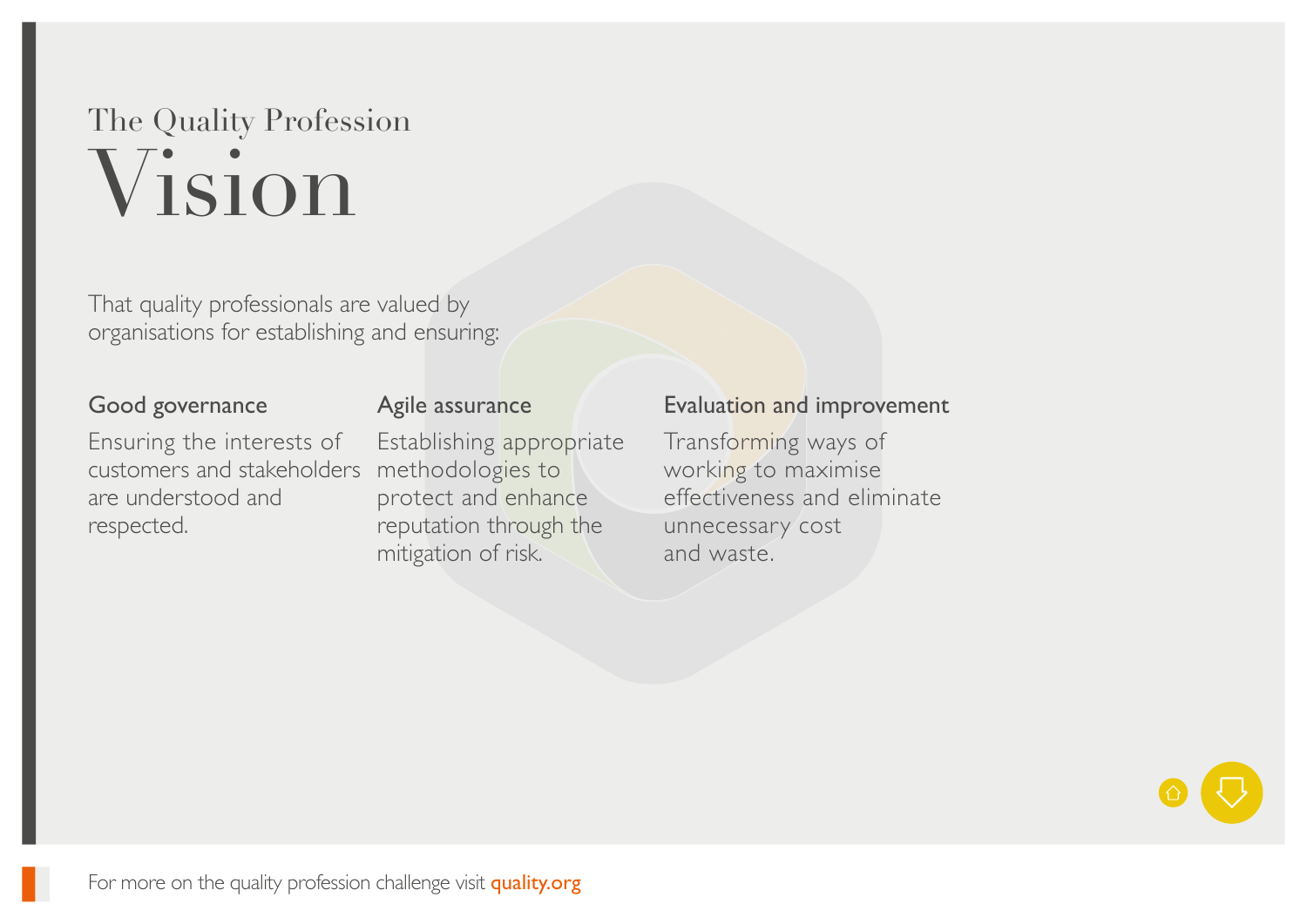### Competency Framework The Quality Profession

The CQI Competency Framework provides an overview of the competencies that the profession requires to do its job effectively.

It is structured around what we do (governance, assurance, improvement), the context in which we work and the behaviours we must show. The individual level of knowledge required will depend on career stages and specialisms.

### The framework is designed to:

- Provide clear benchmarks for competence for use by the Institute, employers and individuals
- Help individuals plan their career development
- Help employers develop their own competency frameworks
- Establish requirements for CQI learning and development assets and qualifications
- Tell the wider world what we do.

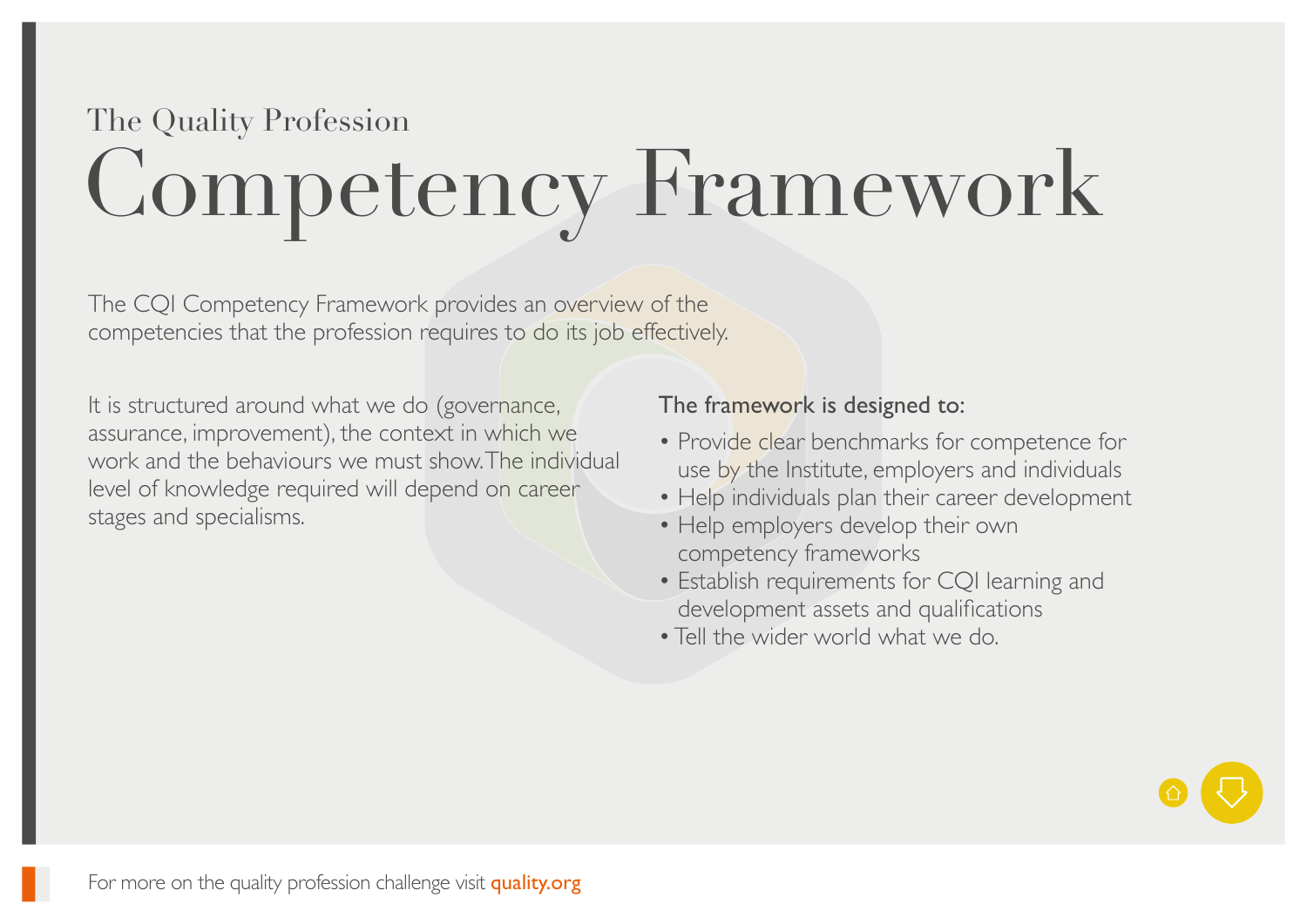### <span id="page-6-0"></span>The Competency Framework

**Context**

Leadershi

**Improvement**

mprovemen

**Governance**

**Assurance**

Context: Uses domain and/or industry-specific knowledge to ensure effective implementation of governance, assurance and improvement  $\bullet$ 

> Improvement: Facilitates a culture of evaluation (both qualitative and quantitative), learning and improvement which drives more effective, efficient and agile ways of working to support business strategy, enhance reputation and increase profitability  $\bullet$

Governance: Ensures that all organisation requirements are reflected in operational frameworks, policies, processes and plans, and that these meet all stakeholder requirements

Leadership: Uses leadership behaviours to maximise influence and develop a culture of evaluation and improvement  $\bullet$ 

Assurance: Embeds a culture of assurance to ensure that policies, processes and plans are effectively implemented, and that all outputs (both internal and deliverable) are consistent with requirements  $\odot$ 

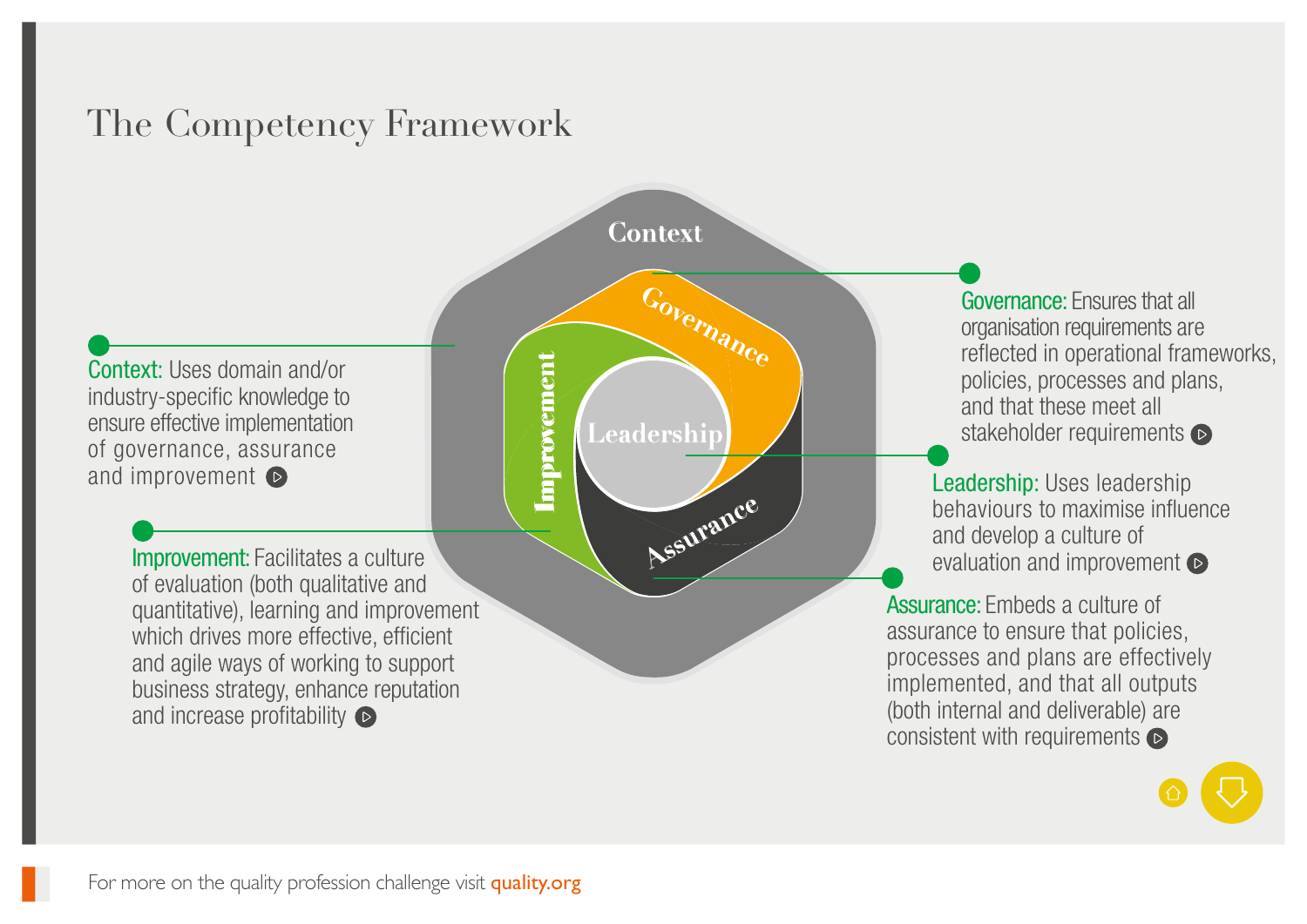# Leadership

| The quality advocate        | Articulates a clear vision for quality as a strategic imperative that supports the<br>organisation's broader aims and objectives. Develops and implements strategies to<br>maximise the contribution of the quality profession within the organisation. |
|-----------------------------|---------------------------------------------------------------------------------------------------------------------------------------------------------------------------------------------------------------------------------------------------------|
| The stakeholder<br>advocate | Acts as the conscience in the organisation, making interventions whenever necessary to<br>ensure customer and stakeholder requirements are addressed.                                                                                                   |
| The systems thinker         | Looks across business functions and hierarchies to promote a holistic view of the<br>organisation and its requirements.                                                                                                                                 |
| The fact-based thinker      | Promotes a culture of decision-making based on factual evidence and the<br>measurement of performance.                                                                                                                                                  |
| The quality planner         | Advocates the principle of planning for quality to prevent potential problems with product<br>and service quality.                                                                                                                                      |
| The quality coach           | Develops knowledge of quality principles and capability in quality tools, techniques and<br>approaches throughout the organisation.                                                                                                                     |
| The quality motivator       | Motivates and empowers others to take accountability for achieving and improving standards<br>of performance.                                                                                                                                           |
| The quality collaborator    | Works with all internal and external stakeholders to resolve issues associated<br>with organisation performance, and delivery of quality products/services.                                                                                             |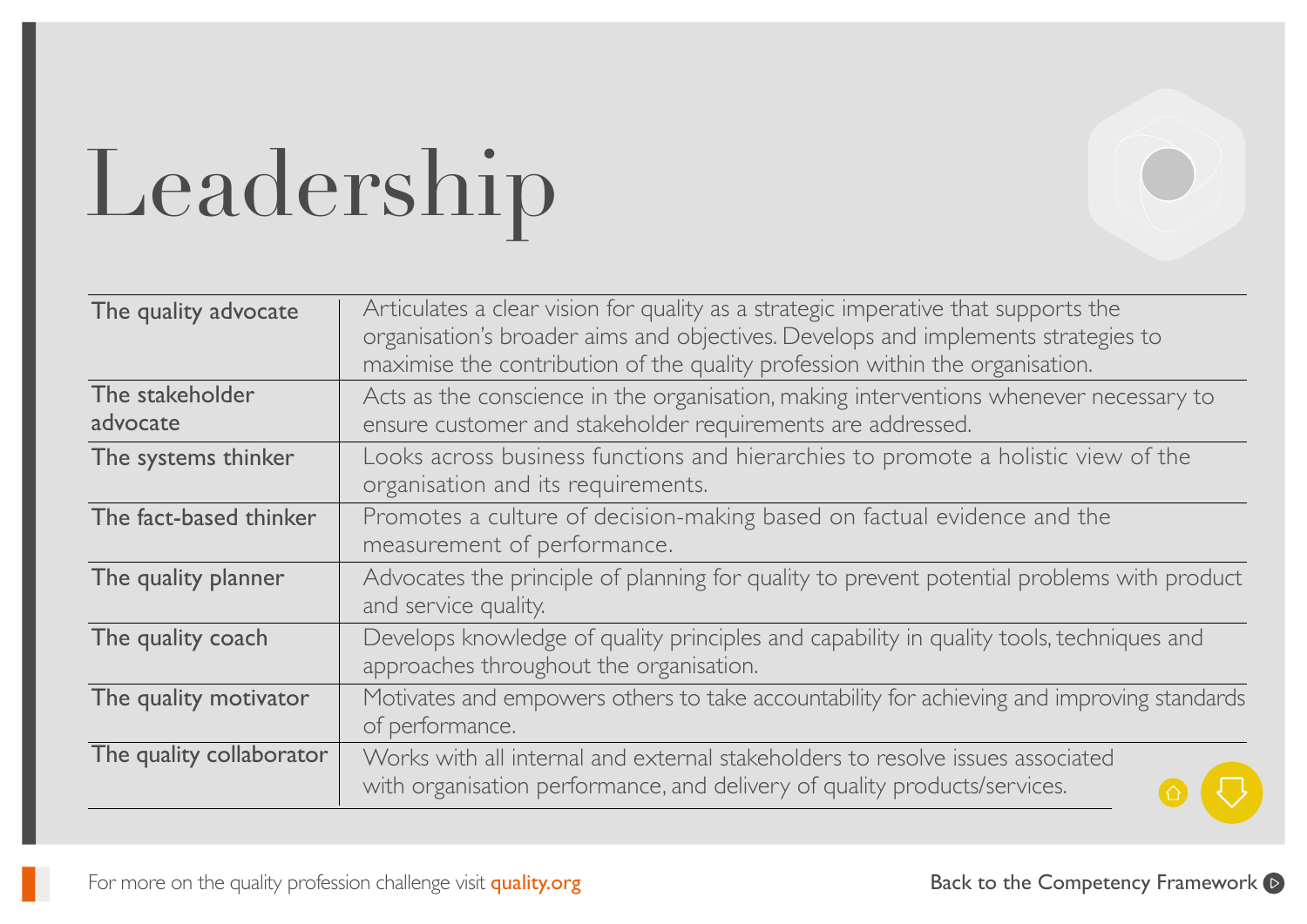## Governance

| <b>External focus</b> | Uses appropriate methods to establish customer/stakeholder needs/expectations and views.<br>Ensures that the organisation's policies, processes and plans reflects these needs. Evaluates<br>risks, problems and potential solutions from a customer/stakeholder point of view.                                                                                                                                                                                                                                    |  |
|-----------------------|--------------------------------------------------------------------------------------------------------------------------------------------------------------------------------------------------------------------------------------------------------------------------------------------------------------------------------------------------------------------------------------------------------------------------------------------------------------------------------------------------------------------|--|
| Internal focus        | Develops process management capability (ownership, definition, implementation<br>and improvement) across the organisation to deliver consistent results. Ensures<br>the organisation's policies, processes and plans are effective in meeting stakeholder<br>expectations, removing variation, minimising operational risk and maximising efficiency.<br>Supports the senior management team in ensuring that the operational approach<br>and system of business management are continually assessed and improved. |  |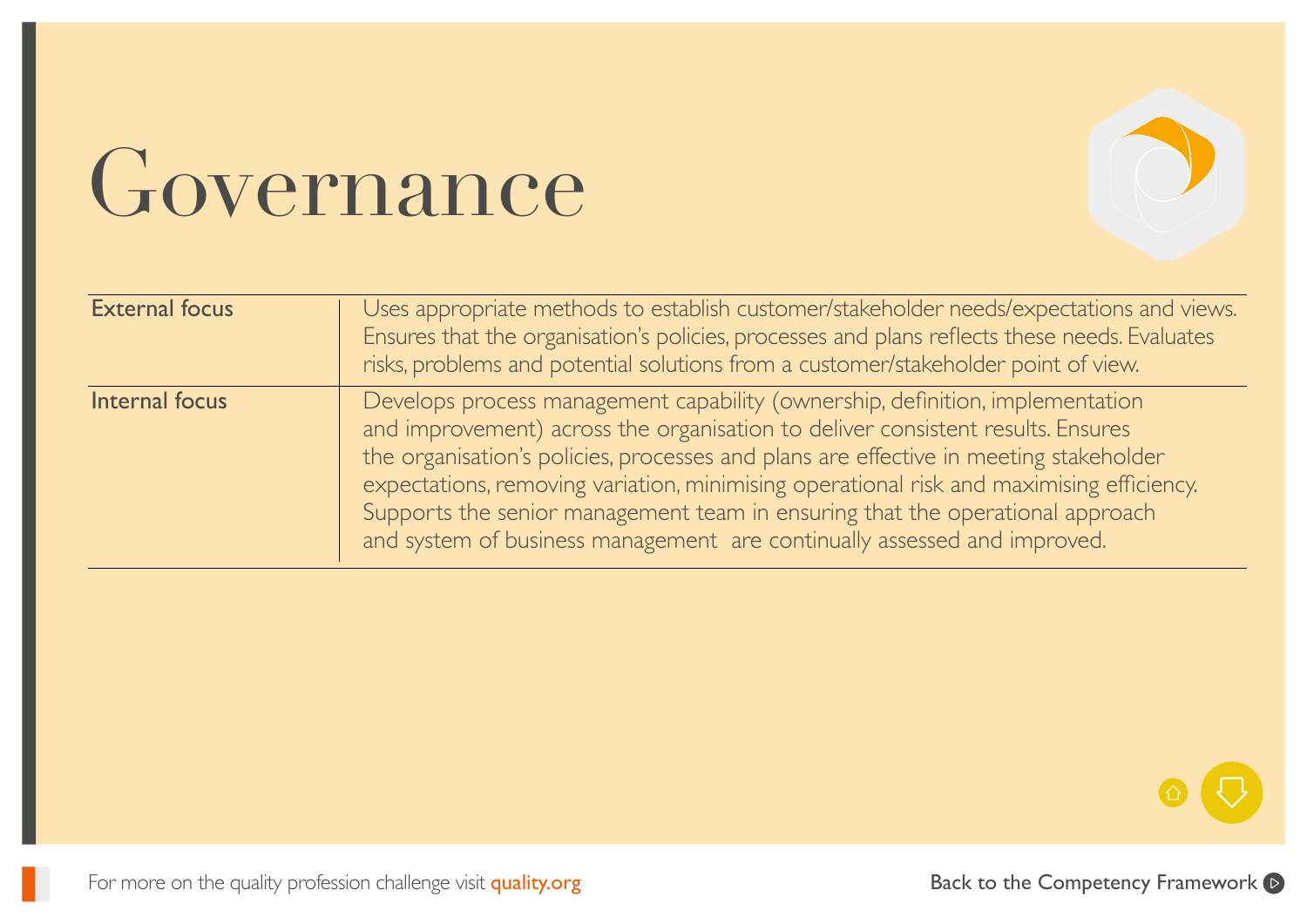## Assurance

| <b>Business (internal)</b><br>assurance | Ensures the flow-down of customer and stakeholder requirements across the organisation.<br>Uses understanding of requirements management, process implementation and tailoring                                                                                                                                                                                                                                                                                                                                                                         |  |
|-----------------------------------------|--------------------------------------------------------------------------------------------------------------------------------------------------------------------------------------------------------------------------------------------------------------------------------------------------------------------------------------------------------------------------------------------------------------------------------------------------------------------------------------------------------------------------------------------------------|--|
|                                         | principles, risk management and performance measurement to ensure effective planning<br>and internal controls are in place. Uses appropriate methods to ensure an effective<br>balance of self assurance vs independent assurance. Ensures management intent, as<br>reflected in its policies, processes and plans, is effectively implemented. Identifies risks,<br>failures and non-conformances associated with customer and stakeholder requirements,<br>and ensures effective action is taken to resolve any issues and identify the root causes. |  |
| Supply chain assurance                  | Ensures appropriate methods are used to select suppliers and to ensure flow-down<br>of customer and stakeholder requirements to the organisation's supply chain.<br>Uses appropriate methods to assess supplier performance and to identify risk, failure and<br>non-conformance. Supports the organisation in evaluating any problems and risks, and in<br>the development of appropriate mitigation and solutions. Ensures solutions are managed<br>to closure.                                                                                      |  |

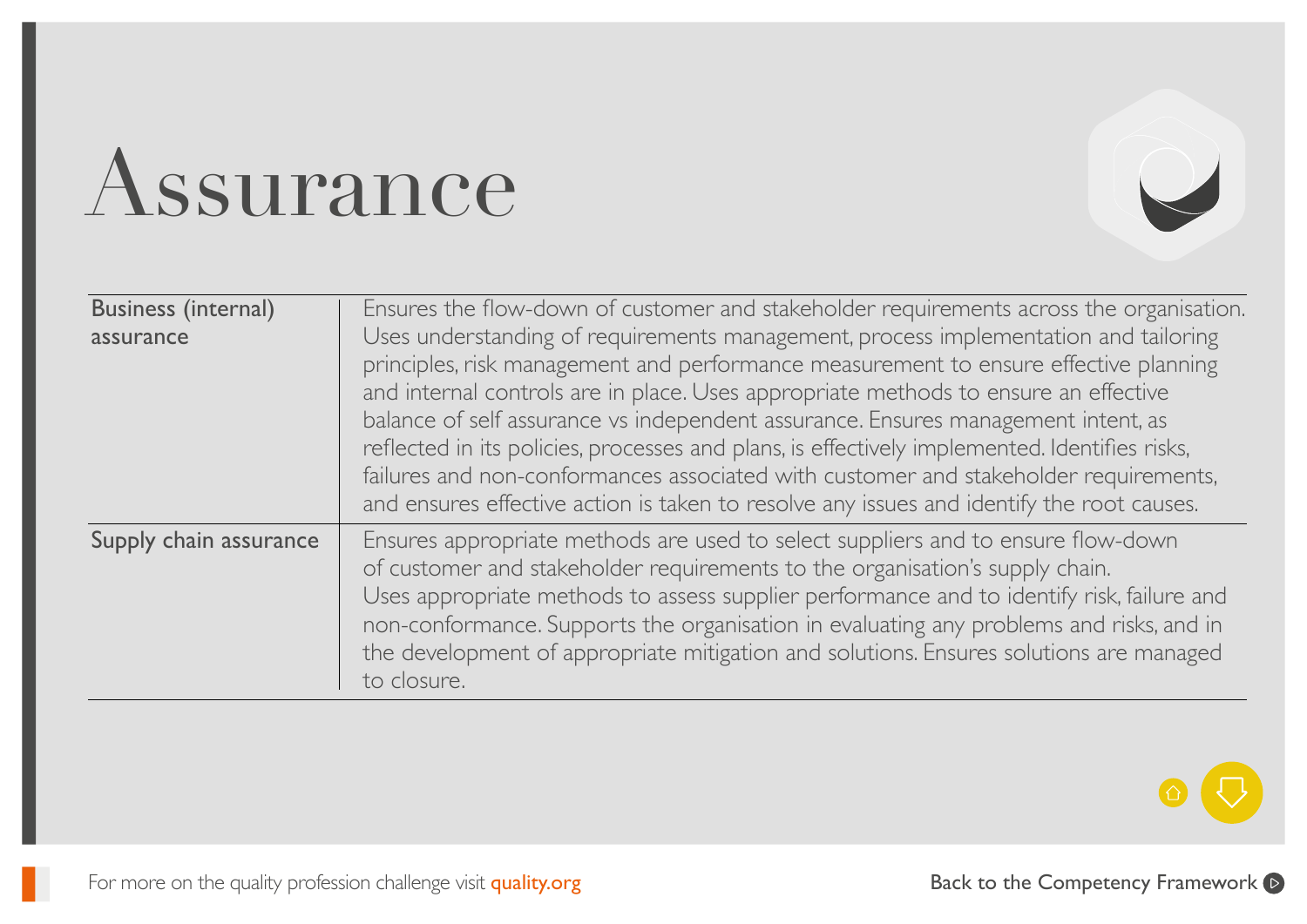# Improvement

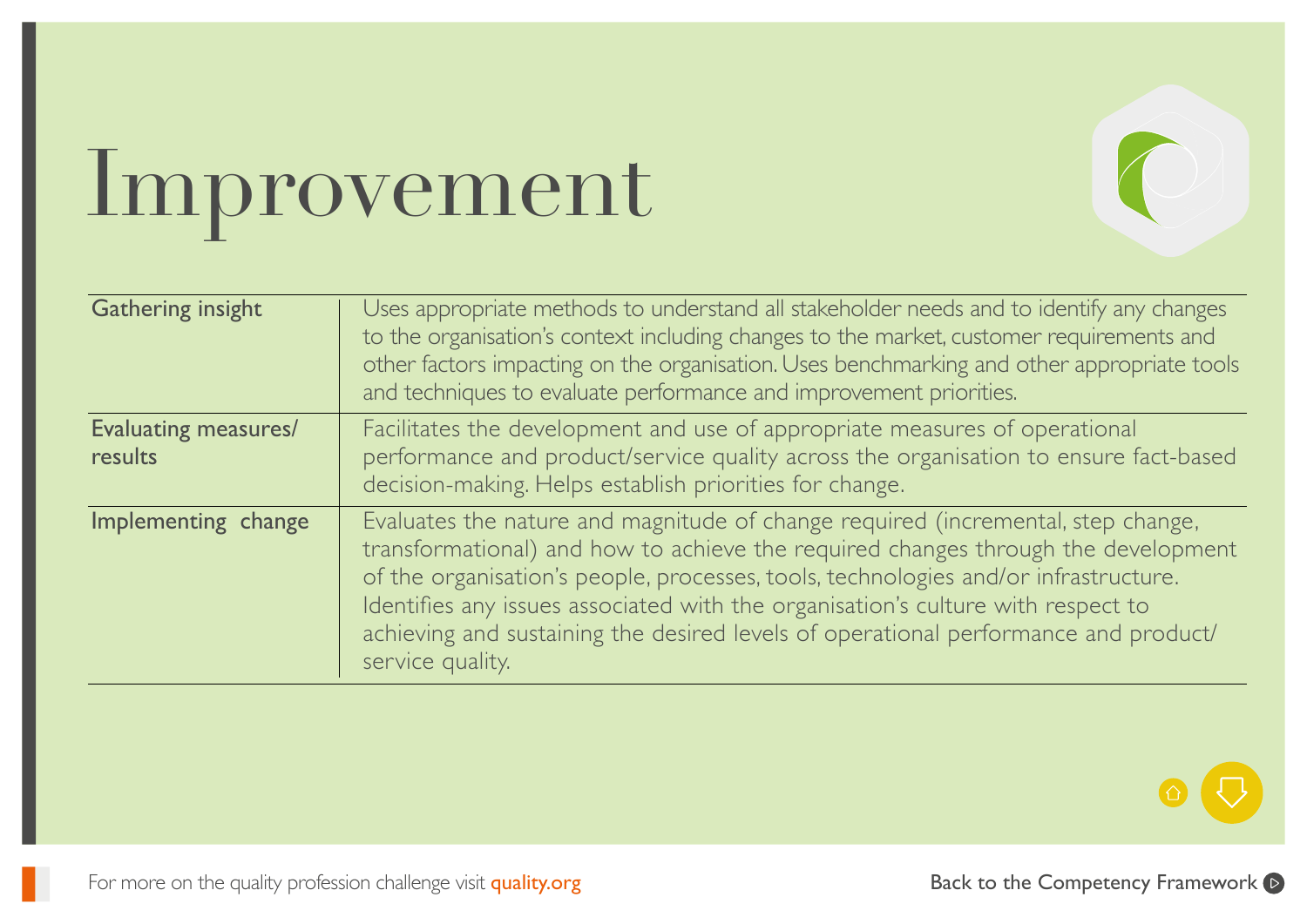## Context